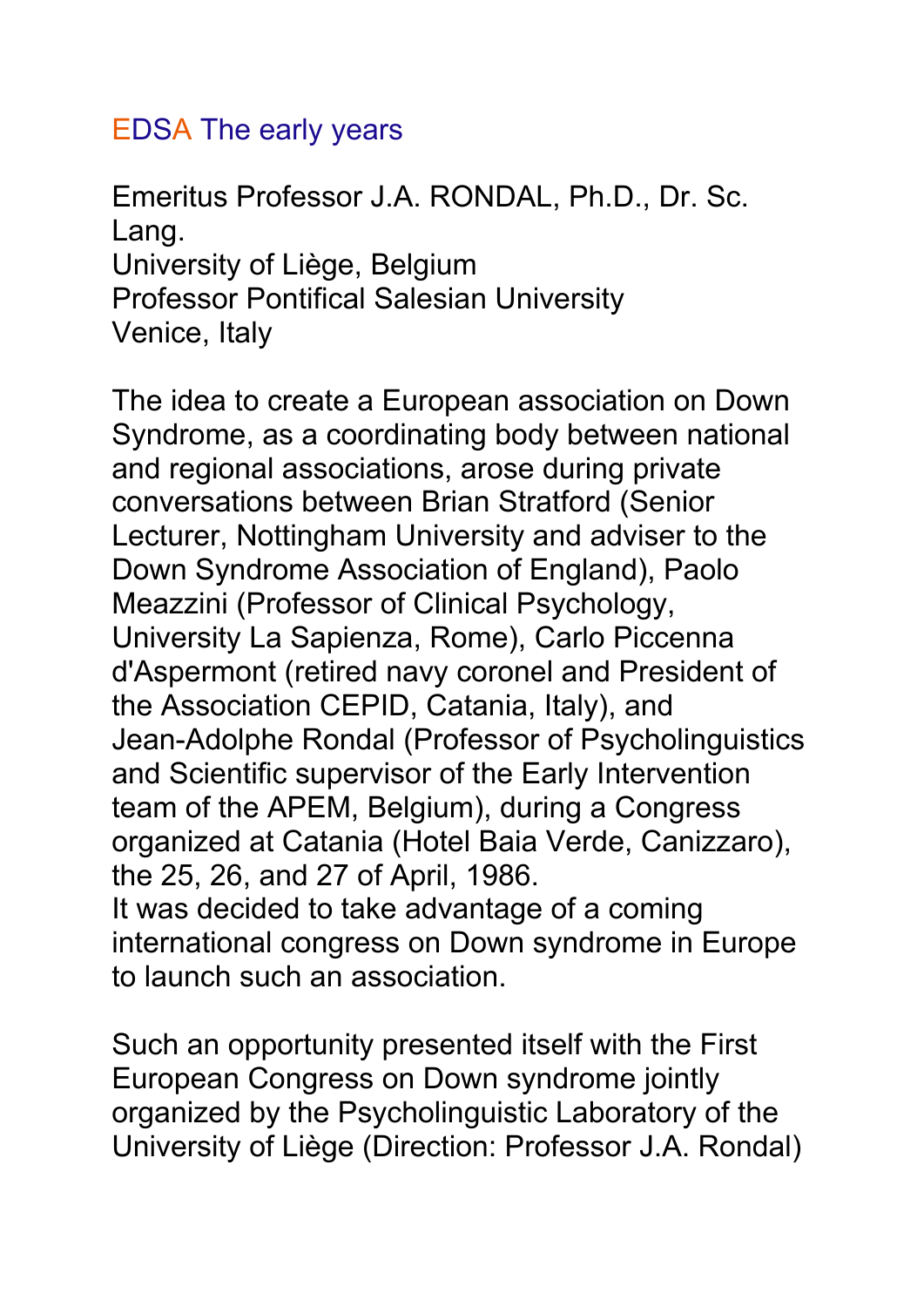and the APEM, Verviers, Liège. The event which coincided with the 10th anniversary of the Apem, took place on the campus of the University of Liège, at the Sart Tilman, from November 26 to 29, 1987.

During the congress several meetings, some informal ones, and one formal (during the evening of November 26, in the Colonster Castle of the University) let appear the possibility to create and organize an European Association devoted to Down syndrome. The idea never was to replace in any way the local associations but rather to disseminate information, motivate experts and university people, coordinate congresses and symposia activities throughout Europ, and establish contacts with the American associations.

On the eve of Friday, November 27, 1987 (at 6PM), a number of delegates gathered in the City Hall of the town of Verviers (nearby Liège) together with the Mayor of the town and several of his Assessors (Echevins) to sign a document instituting EDSA. The document had been drafted by Maître André Schoonbroodt, layer, notary, and APEM legal adviser.

## EDSA FOUNDING MEMBERS

The persons having co-signed the document instituting EDSA are and have been recognized as founding members of the association.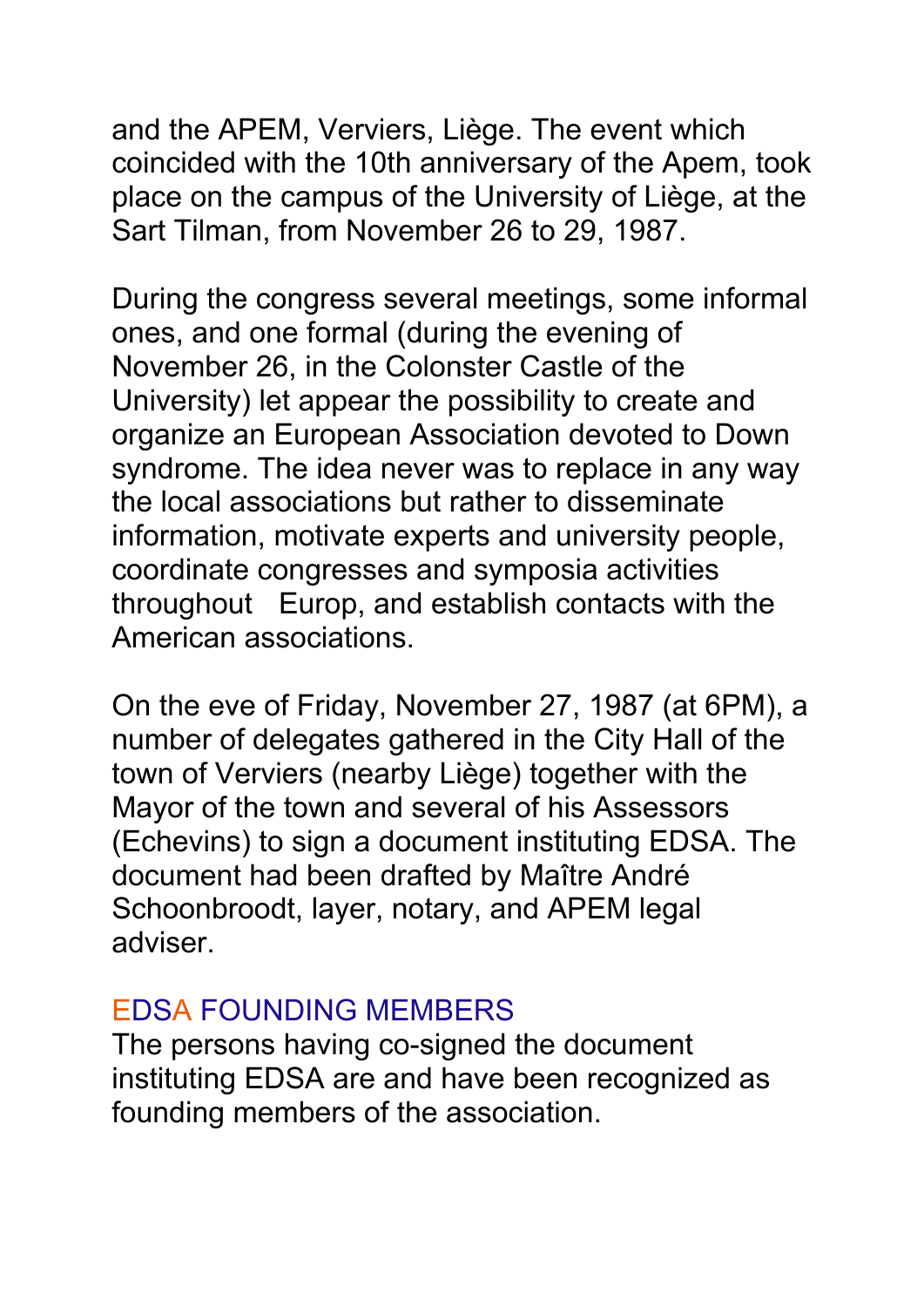They are in alphabetical order:

- 1. Dr. Giorgio Albertini (Rome)
- 2. Mr. Richard Bonjean (Verviers)
- 3. Mme Monique Cuilleret (Lyon)
- 4. Prof. Cliff Cunningham (Manchester)
- 5. Mr. Eric de Graaf (Zwolle)
- 6. Mme Annie Krins (Verviers)
- 7. Prof. Paolo Meazzini (Rome)
- 8. Mr. Jean-Yves Perchat (Paris)
- 9. Prof. Juan Perera (Palma de Mallorca)
- 10. Mr. Carlo Piccenna (Catania)
- 11. Prof. Miguel Puyuelo (Barcelona)
- 12. Prof. Jean-Adolphe Rondal (Liège)
- 13. Prof. Brian Stratford (Nottingham)
- 14. Mme Maria Troncoso (Santander)
- 15. Mme Montserrat Trueta (Barcelona)

Therefore 15 founding members representing associations in six European countries. At the Colonster meeting, on the eve of November 26, Carlo Piccenna d'Aspermont was elected as the first EDSA president, together with three Vice-Presidents (B. Stratford, P. Meazzini, and J.A. Rondal) also in charge of scientific matters. A General Secretary and Treasurer was appointed in the name of Richard Bonjean and the official site of the association was defined as being located in Belgium.

## The Bylaws

There was no time during the Liège Congress to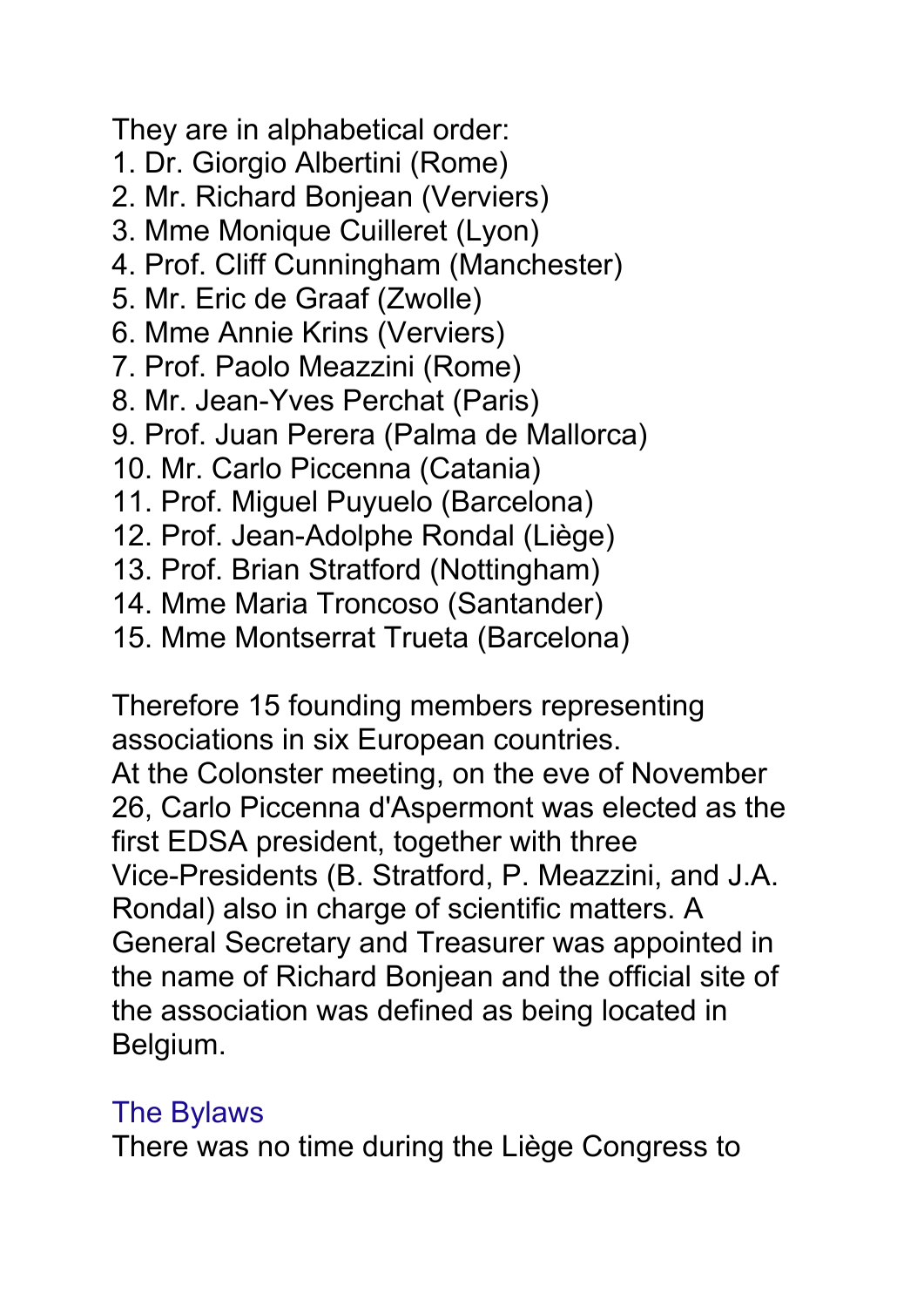draft, discuss, and vote the necessary bylaws for the association; only preliminary oral rules were discussed and approved as to the global functioning of EDSA. It was decided that the EDSA board would work together with Maître Schoonbroodt in order to propose and have the bylaws of the association adopted as soon as possible.

The EDSA board was able to propose a version of the bylaws to the general assembly held in Paris (Hôpital Rotchild) in the first days of February, 1989, which was dicussed during the meeting and voted unanimously.

The EDSA bylaws were published in the Belgian Monitor in the following months (together with the erroneous indication, that the association had been created at the Paris meeting of February, 1989, which as seen is not exact).

## Presidents & Co

Numerous persons have generously given of their times and competences to make the EDSA association possible and working, too numerous to be cited here (board members, scientific advisers, vice-presidents, secretary, treasurer); their names are listed in the archives of the association (deposited with the APEM offices in Heusy-Verviers, Belgium).

Following persons have held presidental responsabilities in the association. They are in order of duty: